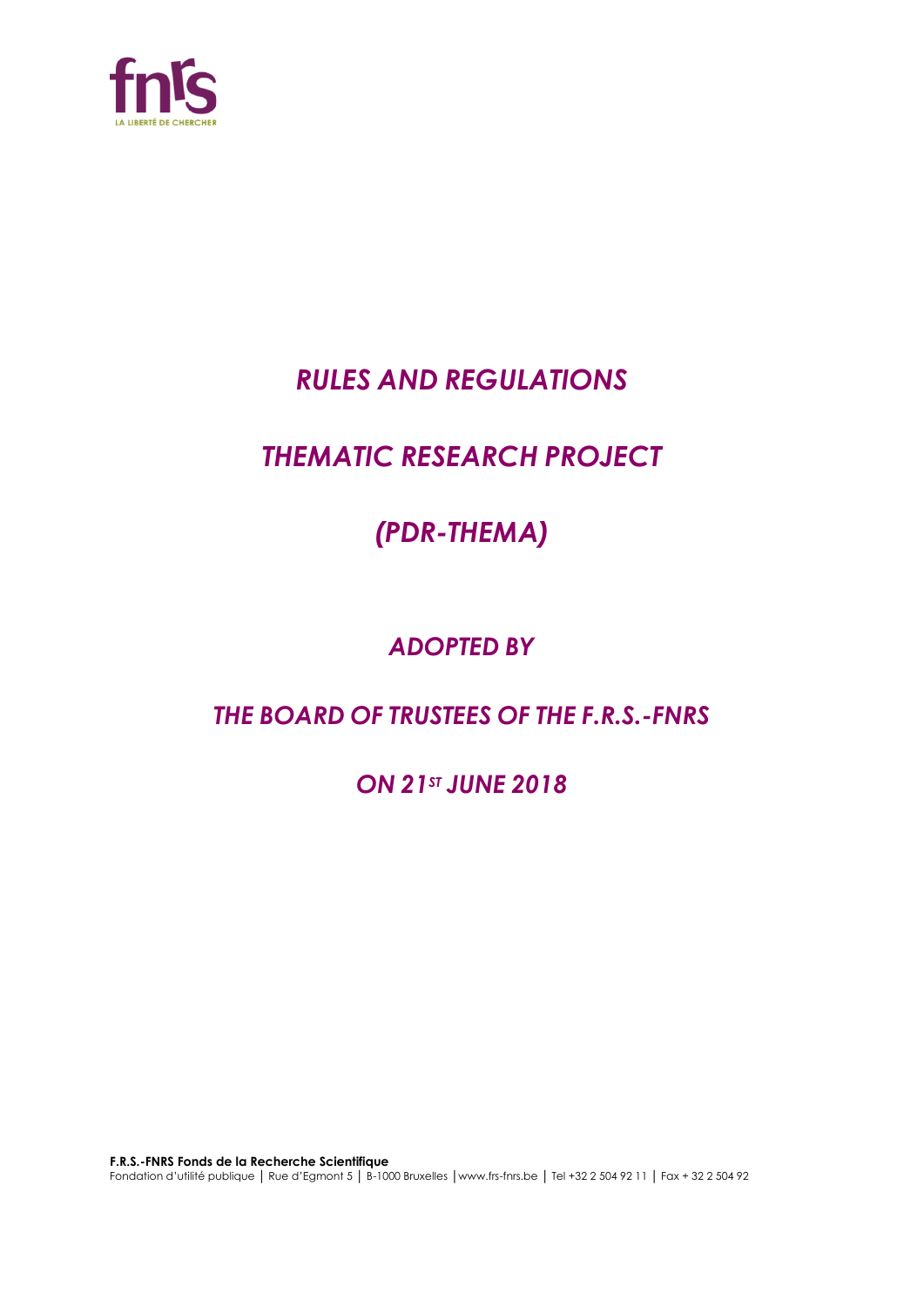

# **TABLE OF CONTENT**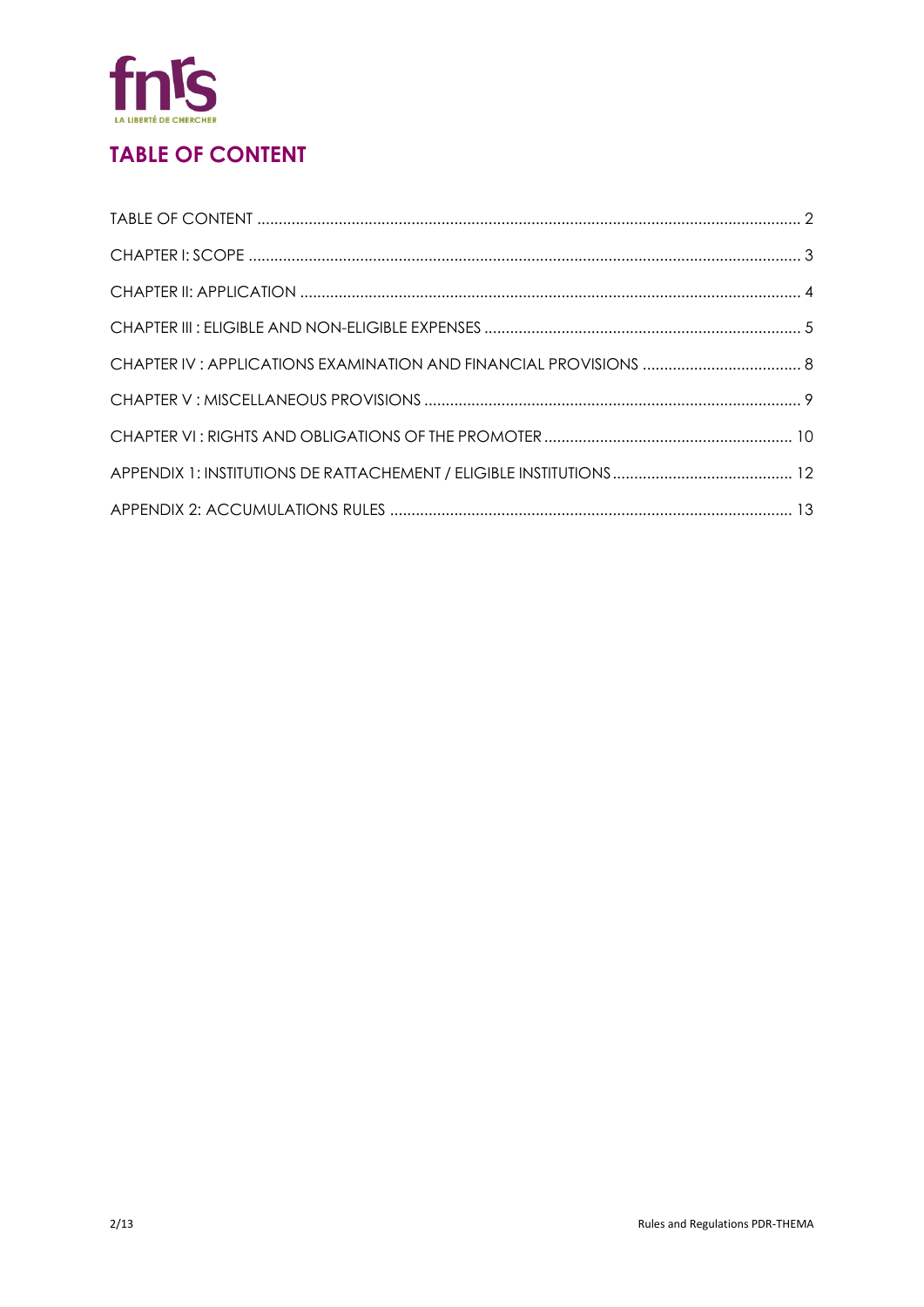

# **CHAPTER I: SCOPE**

# Article 1

The rules and regulations hereinafter are only applicable to the F.R.S.-FNRS Thematic Research Project (PDR-THEMA).

**Main promoter:** Researcher responsible for the submission of the application. They can ask for budget related to the tasks of which they will be in charge during the accomplishment of the project.

**Co-promoter:** Researcher who takes part in the preparation of the application and in the accomplishment of the project in case of granting. As such, they can ask for a budget related to the tasks of which they will be in charge.

**Project initiator:** Researcher whose skills and/or knowledge will be useful for the accomplishment of the project but who will not be in charge of any tasks. They cannot ask for a budget.

## Article 2

The research programme may be conducted in one or several institutions listed in [appendix 1.](#page-10-0)

## Article 3

**The participation of one or several co-promoters is allowed**, should they are attached to an institution of the French-speaking community of Belgium (CFB), as listed in *appendix 1*. The participation of several co-promoters in the project does not entail any augmentation of the budget envelope.

**The PDR-THEMA allows for the participation of a maximum of 2 institutions outside the CFB, involving maximum 1 co-promoter per institution.** The budget part which can be allocated to those co-promoters outside the CFB is detailed under article 11.

#### Article 4

PDR-THEMA calls enable to apply for funding for an overall period of 3 years. Any exception should be referred in the mini-guide related to the call at hand, particularly under the section "Instrument's characteristics and Thematic framework".

#### Article 5

The starting date of the PDR-THEMA research project is referred in the mini-guide related to the call at hand.

The same applies to specific rules on the thematic scope, eligibility criteria… particularly under the section "Exemptions with regard to the PDR-THEMA Regulations".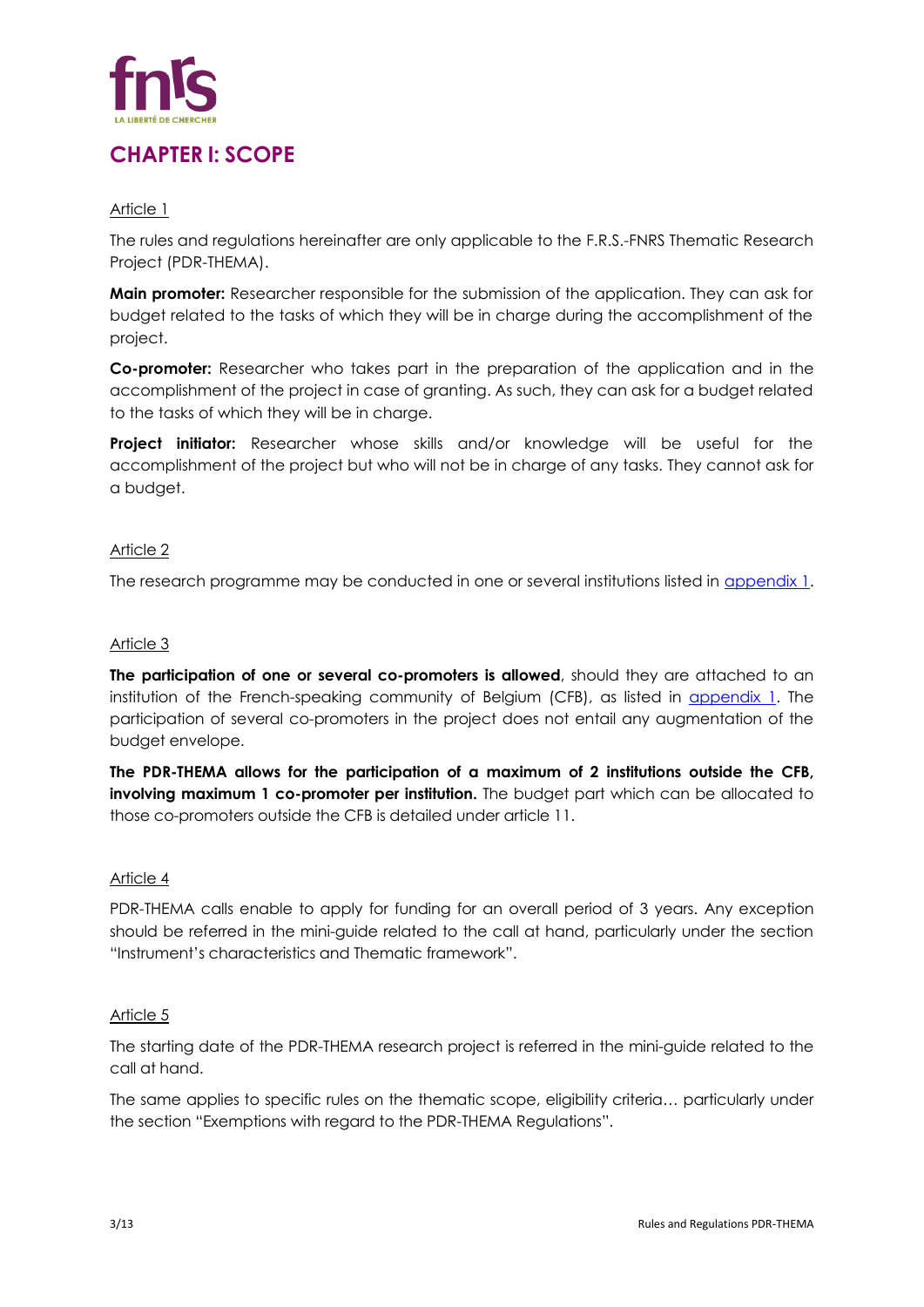

# **CHAPTER II: APPLICATION**

## Article 6

The main promoter is the person who assumes the scientific responsibility and is in charge of the administrative management of the funded research project.

In case of collaboration between a main promoter and a co-promoter, both should actively participate in setting up and carrying out the project.

#### *Standard eligibility criteria*:

By the deadline of the call, the **main promoter-applicant** must be:

- Either a Research Associate, a Senior Research Associate or a Research Director of the F.R.S.-FNRS and assuming the function and duties of such position.
- Or a researcher permanently appointed<sup>1</sup> or on probation, but holding a position equivalent to a permanent appointment in a university of the French-speaking community of Belgium listed in [appendix 1.](#page-10-0)

The promoter shall occupy this academic or scientific position by the starting date of the PDR-THEMA at the latest.

By the deadline of the call, the **CFB co-promoter-applicant(s)** must be:

- Either a Research Associate, a Senior Research Associate or a Research Director of the F.R.S.-FNRS and assuming the function and duties of such position.
- Or a researcher permanently appointed or on probation, but holding a position equivalent to a permanent appointment in a university or institution of the Frenchspeaking community of Belgium listed in **appendix 1**.

The promoter shall occupy this academic or scientific position by the starting date of the PDR-THEMA at the latest.

**As a principle, applicants who are from state scientific institutions, the ERM or research centers as listed in [appendix 1](#page-10-0) may participate as CFB co-promoters only. Where provided, exceptions are referred in the mini-guide related to the call at hand.** 

By the deadline of the call, **every co-promoter-applicants outside the CFB** must:

- Hold a PhD for at least 4 years,
- Be affiliated to a research institution throughout the entire duration of the project,
- Be authorized to conduct research within his/her institution,

*<sup>1</sup> Research logisticians of rank A, as defined by the Royal Decree of 31st October 1953 fixing 'le statut des agrégés, des répétiteurs et des membres du personnel scientifique des universités de l'État', are allowed to be co-promoter-applicant or project initiators provided they hold a Ph.D.*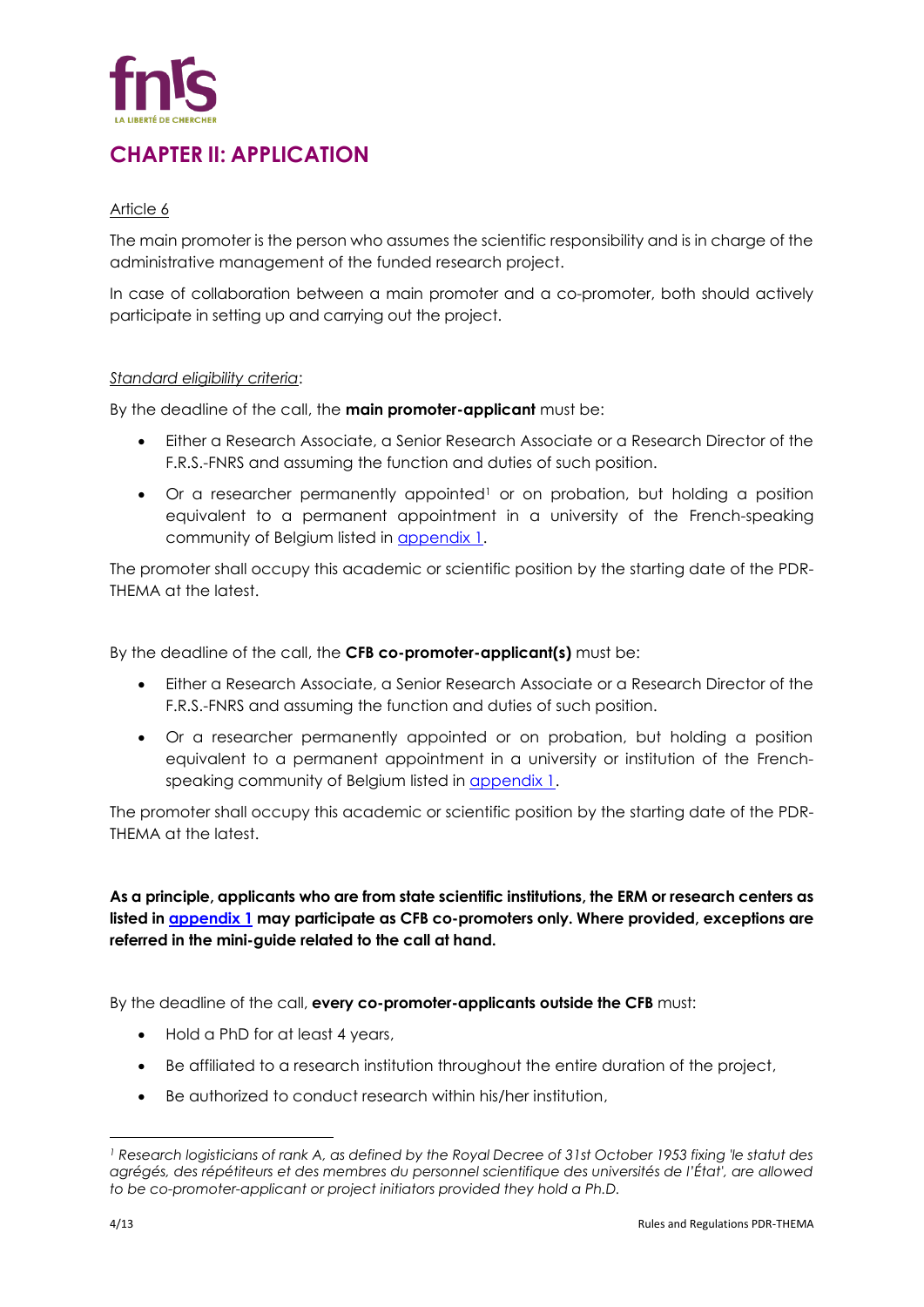

• Be authorized to incur expenses within his/her institution.

# *Derogatory eligibility criteria*:

Eligibility criteria can be broadened. In that case it is referred in the mini-guide related to the PDR-THEMA call at hand.

in promoter-applicants as well as co-promoters (if any) who have legally accessed pension by the closing date of the call are not eligible. If a promoter-applicant accesses pension / becomes professor emeritus during the project, s/he must:

• Precisely describe how the project will be carried out after s/he is gone, and provide the identity and the curriculum vitae of the person who will take up the responsibilities within the framework of the project.

or

• Obtain and communicate the written approval from the institution for pursuing the research to the end.

In both cases, those clarifications must be notified to the F.R.S.-FNRS before the closing date of the call.

# Article 7

CFB promoter(s) must comply with all the accumulation rules as referred to in [appendix 2.](#page-12-0)

#### Article 8

The opening of PDR-THEMA calls is published on the F.R.S.-FNRS website.

# Article 9

Application must be submitted online via the [e-space](https://e-space.frs-fnrs.be/) platform. Applications that have not been validated within the timeframe of the call cannot be considered.

#### Article 10

After submission of the applications, the F.R.S.-FNRS and research institutions shall verify applicants' eligibility. The F.R.S.-FNRS shall reserve the right to disqualify applicants who do not meet the requirements as provided for in the regulations (see article 6).

# **CHAPTER III: ELIGIBLE AND NON-ELIGIBLE EXPENSES**

#### Article 11

The PDR-THEMA instrument enables to apply for funding, of which budget may vary, depending on the call. The amount is always referred in the mini-guide related to the call at hand.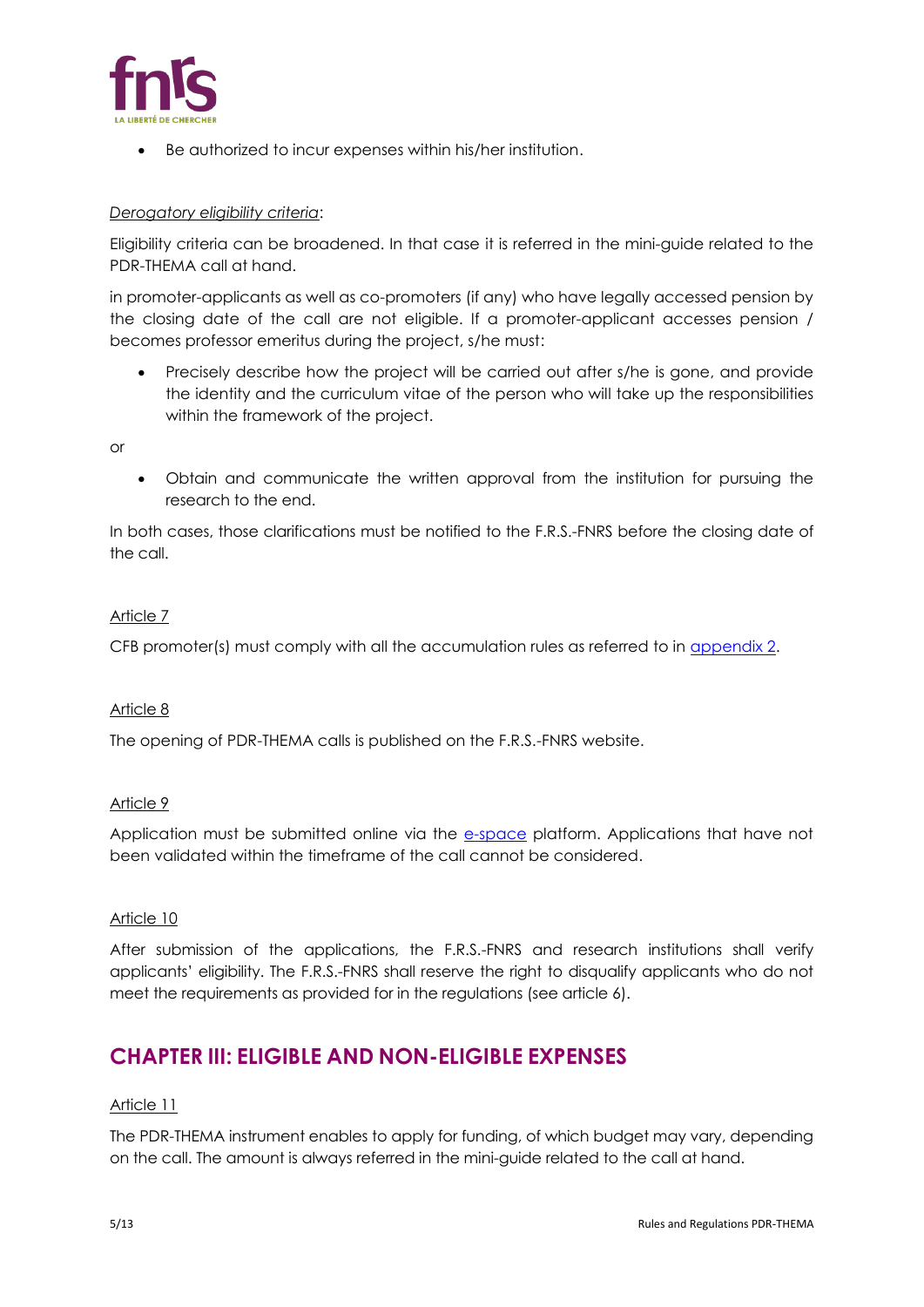

**Budget requested for institutions outside French-speaking Belgium is limited to 20% of the total budget requested.** Depending on the call, the ceiling may be reduced (see mini-guide related to the call at hand).

# Article 12

As part of the PDR-THEMA, the allocated fund can cover **3 types of expenses:**

- **personnel;**
- **operating;**
- **equipment.**

# Article 13

Personnel costs are optional and not subject to limitation.

# Article 14

Categories of personnel<sup>2</sup> are detailed in the table below.

|                                               | <b>Activity</b> |           |
|-----------------------------------------------|-----------------|-----------|
| <b>Categories</b>                             | Part time       | Full time |
| Doctoral Researcher - Grant                   | n/a             | х         |
| Doctoral Researcher - Salary                  | X               | х         |
| Postdoctoral Researcher <sup>3</sup>          | X               | X         |
| Non-doctoral Researcher <sup>4</sup> - Salary | X               | X         |
| Technician <sup>5</sup> - Salary              | X               | х         |

n/a = not applicable

Promoters are allowed to recruit personnel **for minimum one month** and the duration may not exceed the maximal duration of the funding agreement.

The identity of the personnel is not required when submitting a PDR-THEMA application; however, the personnel category must be specified (see table above).

*<sup>2</sup> For all categories, the promoter shall contact the relevant department of her/his university to obtain an estimate of the total personnel costs involved based on the scientific seniority.*

*<sup>3</sup> The promoter contacts the relevant department of his/her institution to determine the status (mobility situation, employee…) of the Postdoctoral Researcher and the time of occupation.*

*<sup>4</sup> Holders of a Master's degree (or equivalent) are eligible for Non-doctoral Researcher category. The Non-doctoral Researcher cannot, under any circumstances, start any personal research work leading to a Ph.D. during the working hours devoted to this function.*

*<sup>5</sup> Holders of a Master's degree (or equivalent) or a Ph.D. cannot be recruited under this category.*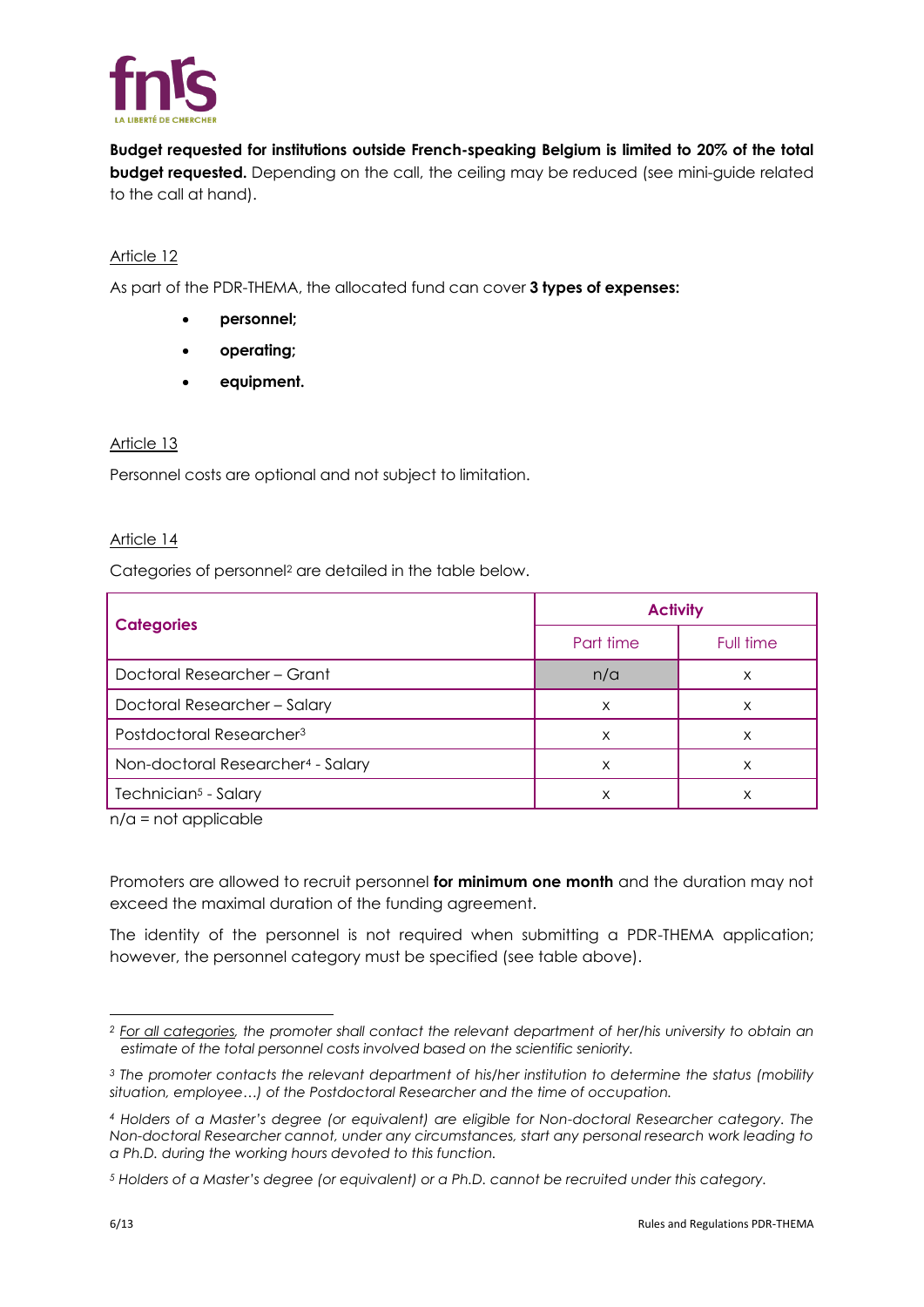

Team's personnel whose remuneration costs are not charged to the PDR-THEMA may include amongst others:

- Members of the teaching, scientific, administrative or technical staff from the universities of the Wallonia-Brussels Federation,
- Members who benefit from a grant allocated by a Belgian or a foreign body promoting research.

# **No compensation can be granted to the promoters or to the above-mentioned personnel.**

## Article 16

The following operating costs are not authorized:

- Payment and reimbursement of rents;
- Payment of the heating, light and telephone;
- Costs for facilities maintenance and building costs;
- Costs for equipment maintenance and repairing;
- Costs for furniture:
- Office supply costs (except for justified computer or computer equipment costs);
- Restaurant costs and expenses for foodstuffs (coffee, sugar, softs…) not related to missions or shift trips;
- Visa fees for residence permits;
- Insurance for appliance(s) or vehicle(s) belonging to the institution;
- Thesis related expenses (printout, jury's invitation).

#### Article 17

Some expenses are capped:

- MRI  $\leq$  3 Tesla at  $\in$  350/hour
- MRI > 3 Tesla at  $\epsilon$  500/hour
- MEG at € 300/hour

#### Article 18

**Subcontracting is limited to 20% of the total budget requested.** Subcontracting claim implies that the promoter provides the F.R.S.-FNRS with:

- 1. A comprehensive description of the services
- 2. Invoices or expense reports issues by the service provider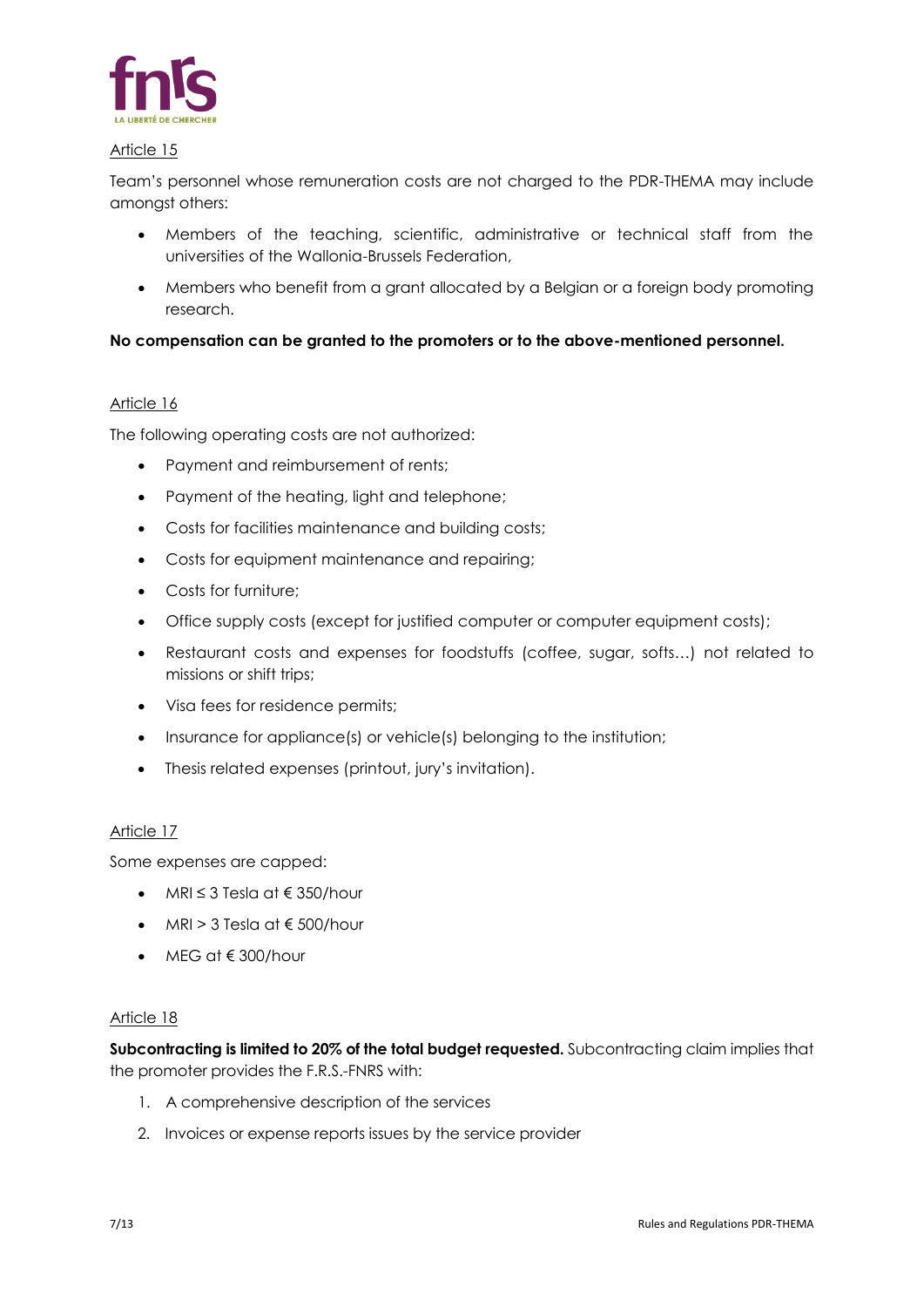

**Equipment costs are limited to 30% of the total budget** requested. Institutions outside the CFB may not acquire any device or equipment. They may claim personnel and operating costs only.

# **CHAPTER IV: APPLICATIONS EXAMINATION AND FINANCIAL PROVISIONS**

#### Article 20

In the frame of PDR-THEMA calls for applications, the evaluation is conducted by a specific expert panel. Each panel is composed of experts appointed by the Board of Trustees of the F.R.S.-FNRS.

The evaluation criteria are referred in the mini-guide related to the call at hand. Those criteria may slightly differ from one thematic framework to another depending on the call. In any case the F.R.S.-FNRS stresses the scientific excellence, in accordance with its mainstream policy.

The calendar and evaluation process are specific for each call and described in the mini-guide related to the call at hand.

## Article 21

The decision-making body of the F.R.S.-FNRS allocates funds according to the budget that is available.

#### Article 22

Funding granted through the PDR-THEMA instrument is subject to a granting letter and a research agreement.

This agreement shall bear the signature of the following parties:

- **The promoter** commits to carrying out the funded research.
- **The F.R.S.-FNRS** commits to allocating grants covering the personnel, operating and equipment costs, each year covered by the agreement. Transfer between these 3 items may be accepted during the project, subject to written notification to the F.R.S.-FNRS. Transfers between the main promoter and the co-promoter(s) during the course of the project are permitted, subject to notification to the F.R.S.-FNRS by the main promoter and the co-promoter(s).

# **The host institution.**

In the particular case of joint research carried out by several promoters in several host institutions, each institution takes part in the agreement, which contains all the relevant provisions regarding the personnel recruitment, the management of grants and the equipment ownership.

The agreement provides for unilateral termination clauses, which must include a period of notice.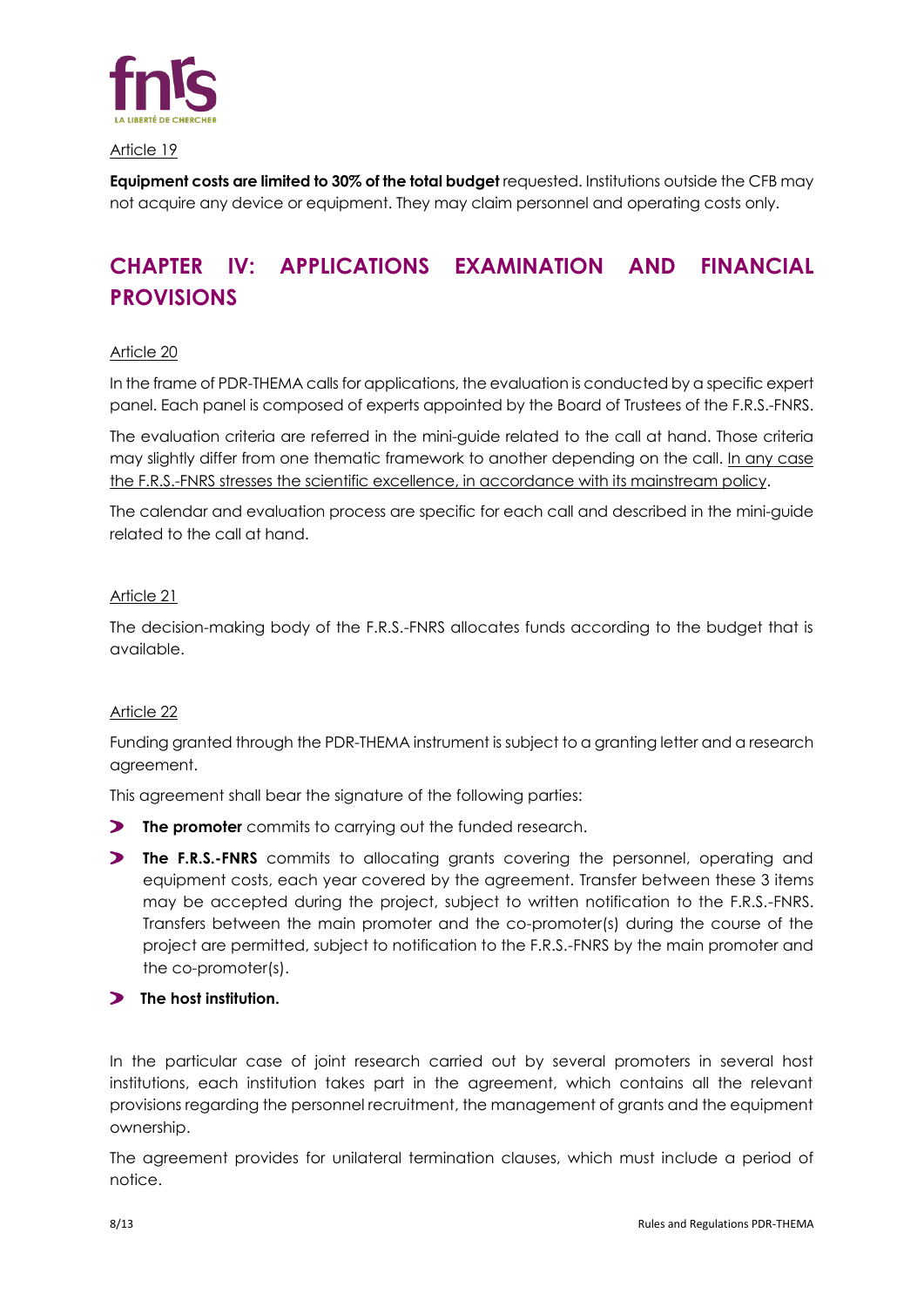

The grants at the disposal of the promoters are managed by the financial department of the institution to which they are attached.

The financial department of the institution shall send the supporting documents to the F.R.S.-FNRS as soon as possible:

- $\triangleright$  For the personnel costs relevant to a given calendar year, the supporting documents must be sent before the 1st March of the following year;
- ➢ For operating and/or equipment costs, the supporting documents must be sent at the latest 14 months after the end of the research agreement, i.e., before 1st March of the year in question.

**Supporting documents relating to claims from partners outside the CFB** (article 11) should bear the reference « FRAIS HCFB » to be identified clearly.

**Supporting documents relating to subcontracting** (article 18) should bear the reference « FRAIS SOUS-TRAITANCE » to be identified clearly.

**Refund from the F.R.S.-FNRS shall not apply to supporting documents which, a posteriori, would eventually relate to « FRAIS HCFB » costs or « SOUS-TRAITANCE » fees while they would have not been identified as such by the Institution's financial department.**

## Article 24

Scientific and technical personnel recruitment shall be in accordance with the scales and regulations in force within the host institution.

The personnel recruitment which was expected although not effective on the starting date of the agreement may be delayed. However, postponement shall be equivalent to the lost employment duration and not exceed a six-month period after the end of the agreement nor the employment duration initially allotted.

# Article 25

The F.R.S.-FNRS shall reimburse personnel costs up to the total amounts indicated in the research agreement.

Concerning Personnel categories there is some flexibility in terms of annual costs and duration, should the granting duration and maximum amount not be exceeded.

The financial participation of the F.R.S.-FNRS is limited to the global amount indicated in the agreement.

# **CHAPTER V : MISCELLANEOUS PROVISIONS**

#### Article 26

Any device acquired with a credit from the F.R.S.-FNRS becomes the property of the host institution, to which the beneficiary of the credit is attached. The purchase of any device must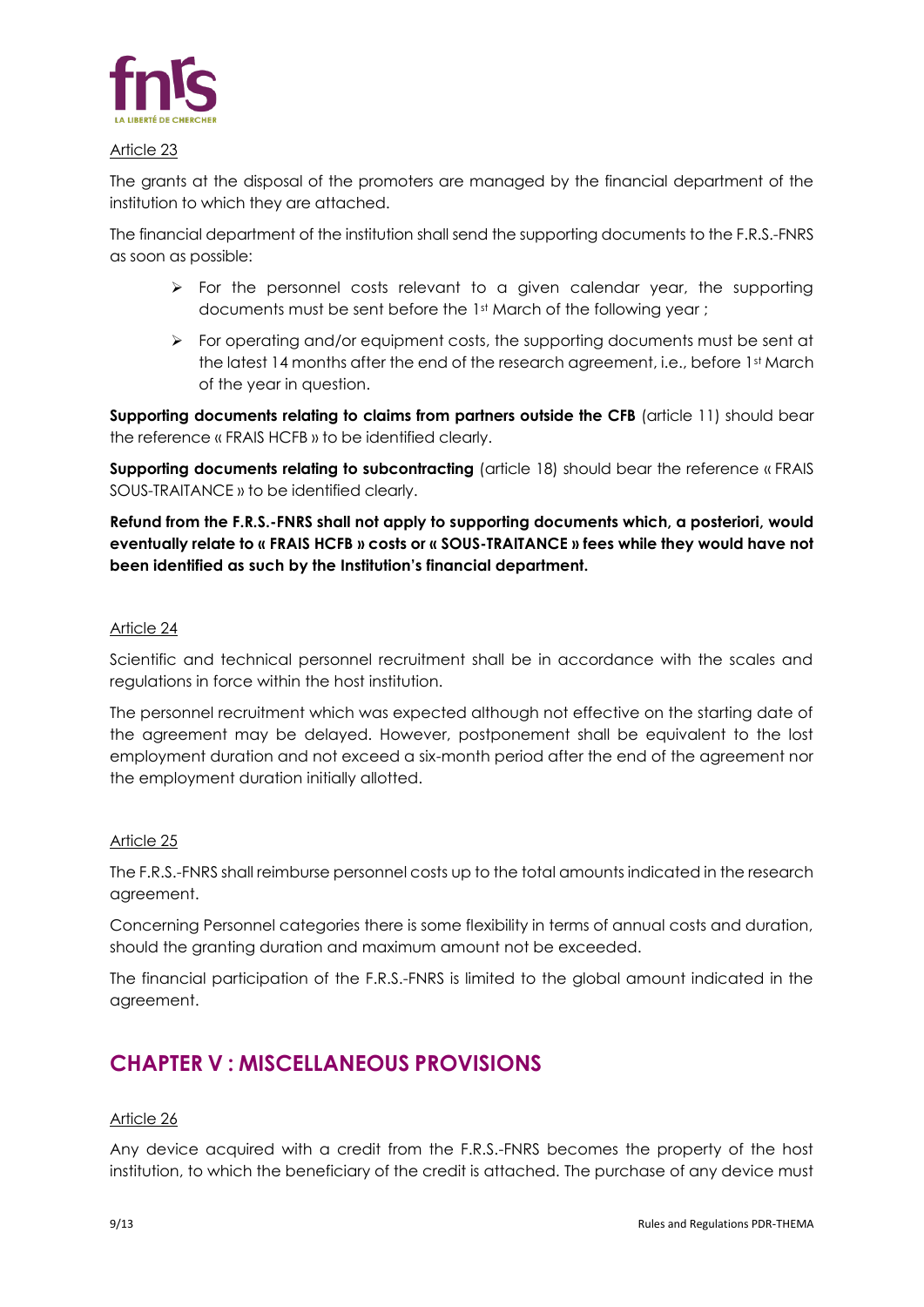

be done with due respect for the provisions defined by the relevant department of the host institution.

This institution commits, however, to putting the mentioned device at the disposal of the researchers involved for the time needed in order to conduct the research, which led to its purchase in the first place. In addition, the host institution commits not to alienating or lending the equipment without the prior written approval of the F.R.S.-FNRS.

In the event that the device was purchased with the provision of an additional funding, the Board of Trustees of the F.R.S.-FNRS will settle the ownership issue with the competent authorities.

## Article 27

- $\triangleright$  The grants destined for the personnel are available only for the duration of the agreement.
- ➢ The grants destined for operating and equipment costs can be used for the duration of the agreement, with an additional 12-month period.
- ➢ The remaining amount will be recovered by the F.R.S.-FNRS.

## Article 28

Grants are exclusively allocated for the execution of the research programme approved by the F.R.S.-FNRS. Promoters are required to use them solely for that purpose. Any fundamental change in the research programme must obtain the prior written approval of the F.R.S.-FNRS.

# **CHAPTER VI: RIGHTS AND OBLIGATIONS OF THE PROMOTER**

#### Article 29

Any funded research programme must comply with the legal provisions in force regarding ethics.

#### Article 30

Promoters must submit to the rules imposed by the academic authority of the host institution where they work and observe its regulations. In addition, regarding the F.R.S.-FNRS, they must adhere to the regulation on property, protection and promotion of the results from the research carried out within the institution.

Furthermore, in case of collaboration between several institutions (including institutions outside the French-speaking Belgium), the F.R.S.-FNRS encourages partners involved in the project funded to agree on an agreement. This agreement should include provisions relating to intellectual property.

#### Article 31

Promoters shall observe the project reporting terms as referred to in the mini-guide.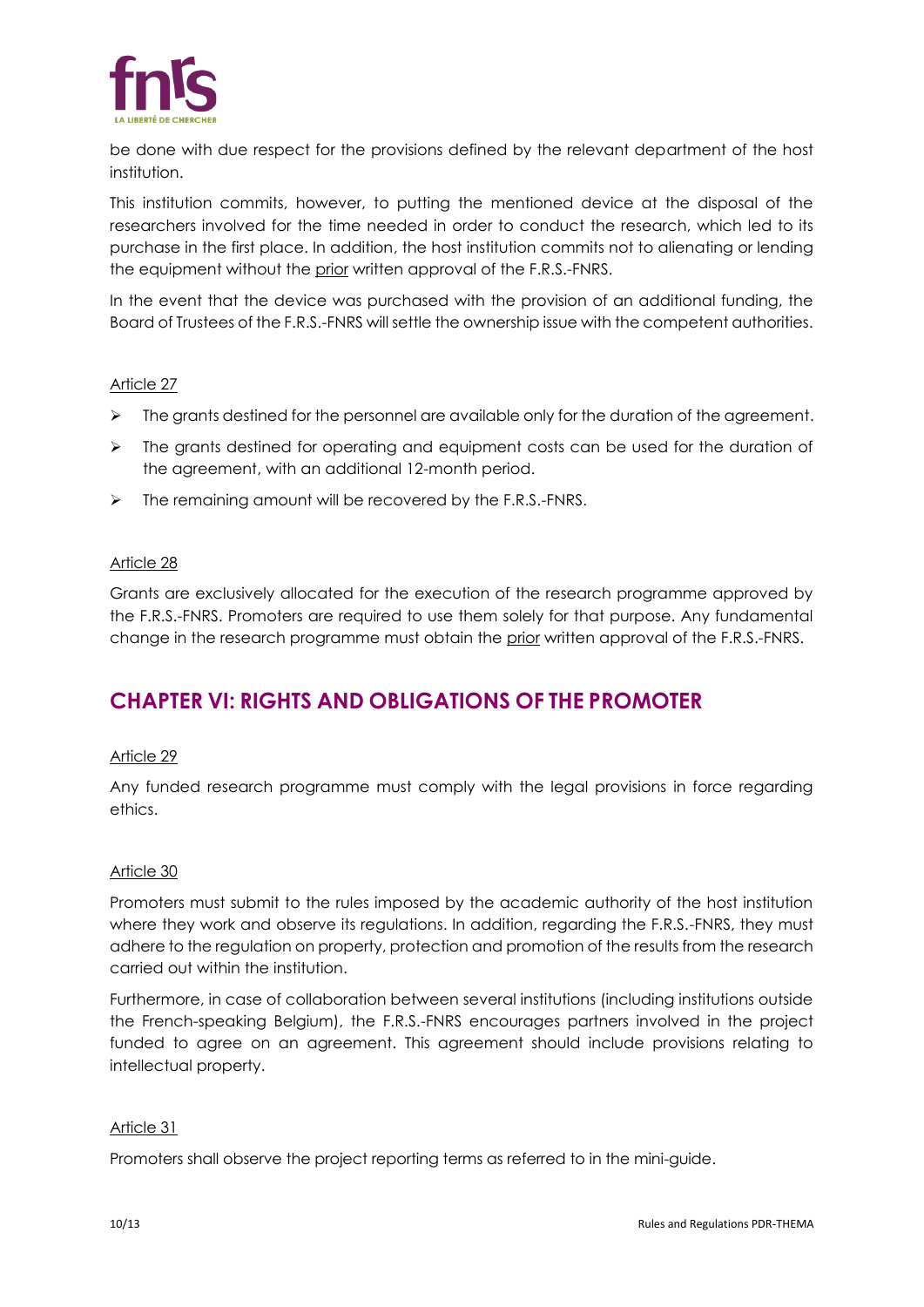

Researchers shall inform their institution about their missions and follow the procedure in place in their institution.

F.R.S.-FNRS fellows and researchers also shall respect the procedure with regard to stays abroad as referred to in their respective fellowship regulations.

## Article 33

<span id="page-10-0"></span>Pursuant to the regulations on the application of the Open Access policy to scientific publications resulting from research programmes supported by the F.R.S.-FNRS and its Associated Funds (http://www.frs-fnrs.be/docs/Reglement OPEN ACCESS FR.pdf), any scientific publication resulting partially or fully from the funding granted as part of the PDR-THEMA instrument shall mention the source of this funding as follows: « *This work was supported by the PDR-THEMA funding scheme from Fonds de la Recherche Scientifique - FNRS under Grant(s) n°* (agreement number) ».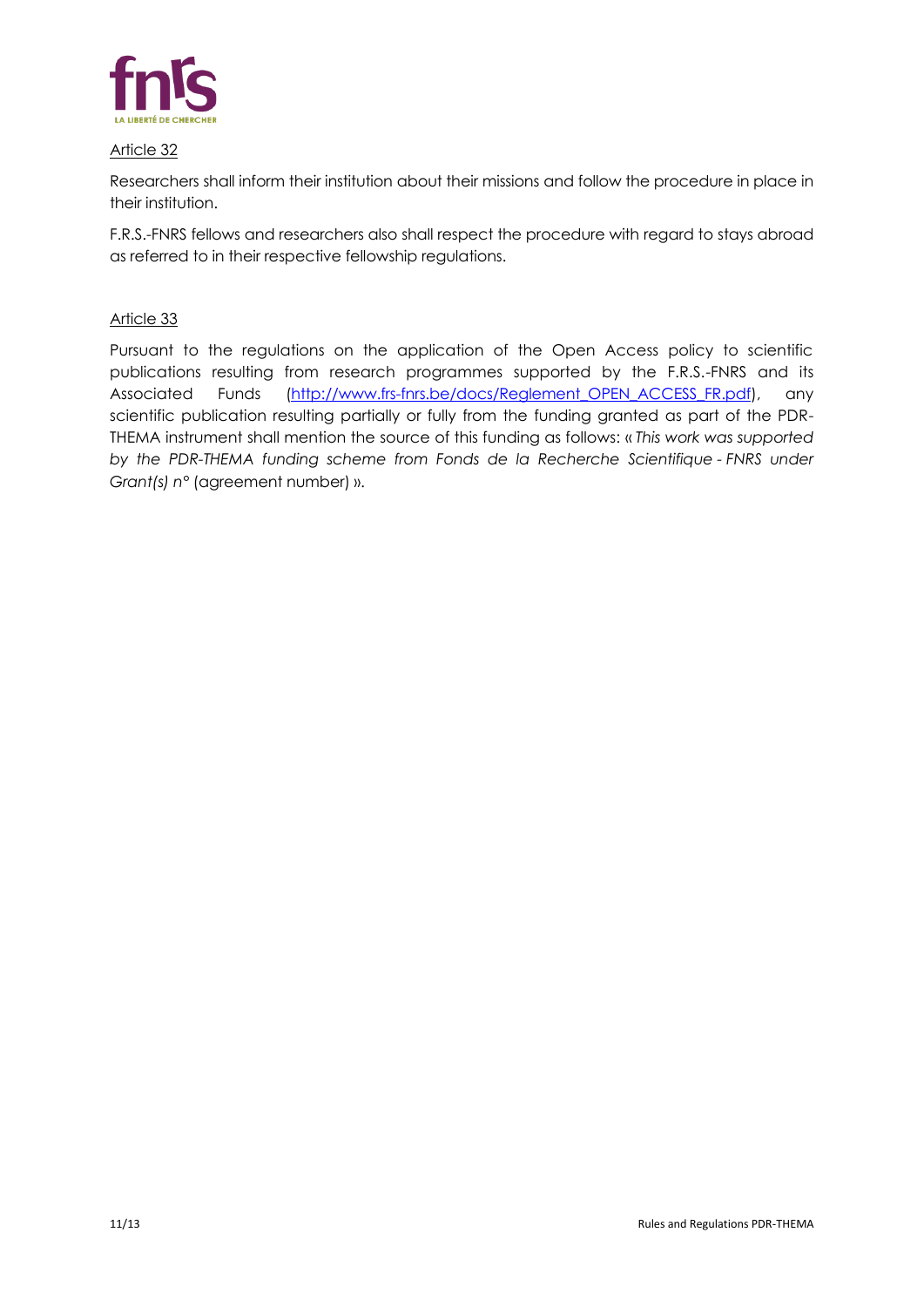

# **APPENDIX 1: INSTITUTIONS DE RATTACHEMENT / ELIGIBLE INSTITUTIONS**

| <b>Candidat promoteur principal</b>                                                                                  | D Universités de la Communauté française de Belgique (CFB)              |
|----------------------------------------------------------------------------------------------------------------------|-------------------------------------------------------------------------|
| et candidat co-promoteur<br>d'une université CFB / Main<br>promoter-applicant and co-<br>promoter-applicant of a CFB | Universities of the French-speaking Community of Belgium (CFB)          |
|                                                                                                                      | Université Catholique de Louvain (UCLouvain)                            |
|                                                                                                                      | Université Libre de Bruxelles (ULB)                                     |
| university                                                                                                           | Université de Liège (ULiège)                                            |
|                                                                                                                      | Université de Mons (UMons)                                              |
|                                                                                                                      | Université de Namur (UNamur)                                            |
|                                                                                                                      | Université Saint-Louis - Bruxelles (USL-B)                              |
| Candidat co-promoteur (de<br>régime linguistique                                                                     | > École royale militaire (E.R.M.)                                       |
| francophone) attaché à l'une                                                                                         | Établissements scientifiques fédéraux                                   |
| des institutions / French<br>speaking co-promoter-applicant<br>attached to one of these<br><i>institutions</i>       | <b>State Scientific Institutions</b>                                    |
|                                                                                                                      | Archives de l'État (AE)                                                 |
|                                                                                                                      | Bibliothèque Royale de Belgique (B.R.B.)                                |
|                                                                                                                      | Institut d'Aéronomie spatiale de Belgique (I.A.S.)                      |
|                                                                                                                      | Institut royal météorologique de Belgique (I.R.M.)                      |
|                                                                                                                      | Institut royal du Patrimoine artistique (I.R.P.A.)                      |
|                                                                                                                      | Institut royal des Sciences naturelles de Belgique (I.R.S.N.B.)         |
|                                                                                                                      | Musée royal de l'Afrique centrale (M.R.A.C.)                            |
|                                                                                                                      | Musées royaux d'Art et d'Histoire (M.R.A.H.)                            |
|                                                                                                                      | Musées royaux des Beaux-arts de Belgique (M.R.B.A.B.)                   |
|                                                                                                                      | Observatoire royal de Belgique (O.R.B.)                                 |
|                                                                                                                      | Centre d'Étude de l'énergie Nucléaire (SCK-CEN)                         |
|                                                                                                                      | Centre wallon de Recherches agronomiques (CRA-W)                        |
|                                                                                                                      | <b>LABIRIS</b><br>⋗                                                     |
|                                                                                                                      | Jardin Botanique Meise (J.B.M. - Jardin Botanique National de Belgique) |
|                                                                                                                      | Musée royal de Mariemont                                                |
|                                                                                                                      | Sciensano                                                               |